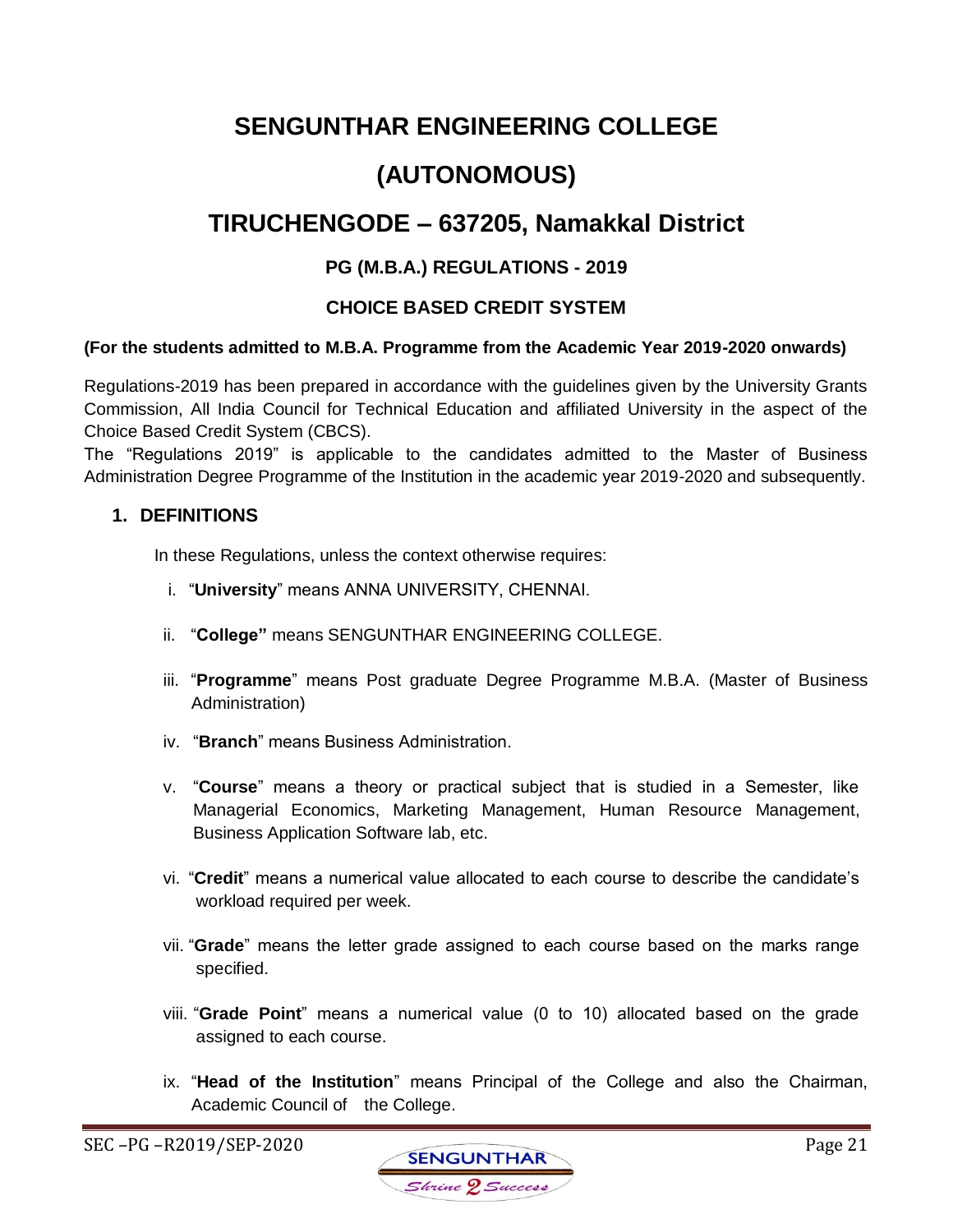- x. **"Controller of Examinations"** means the Authorized person who is responsible for all examinations of the College.
- xi. **"Head of the Department"** means Concerned Head of the Department of the College.

# **2. PREAMBLE**

Sengunthar Engineering College with a spotlighted vision and mission of imparting quality technical education to go with latest technologies is accelerating several initiatives towards successful academic excellence and quality improvement.

In view of this, the Choice Based Credit System (CBCS) is being introduced from the academic year 2019-2020, to build up interdisciplinary and multidisciplinary approach with advances in learner centric programmes and life-long learning prospective with enriched and flexible curriculum.

The proposed academic structure under the Choice Based Credit System shall make all innovations possible, preparing the students to face the professional & managerial challenges.

## **3. PROGRAMME OFFERED**

| <b>Programme Code</b> | <b>Degree</b> | <b>Branch of Study</b>                   |
|-----------------------|---------------|------------------------------------------|
| <b>BA</b>             | M.B.A.        | <b>Master of Business Administration</b> |

#### **3.1 Mode of Study**

Candidates admitted under M.B.A. Programme should be available in the College / Institution during the entire duration of working hours (from morning to evening on Full-Time basis) for the curricular, co-curricular and extra-curricular activities assigned to them.

The Full-Time candidates should not attend any other Full-Time programme(s) / course(s) or take up any Full-Time job / Part-Time job in any Institution or Company during the period of the Full-Time programme. Violation of the above rules will result in cancellation of admission to the PG programme.

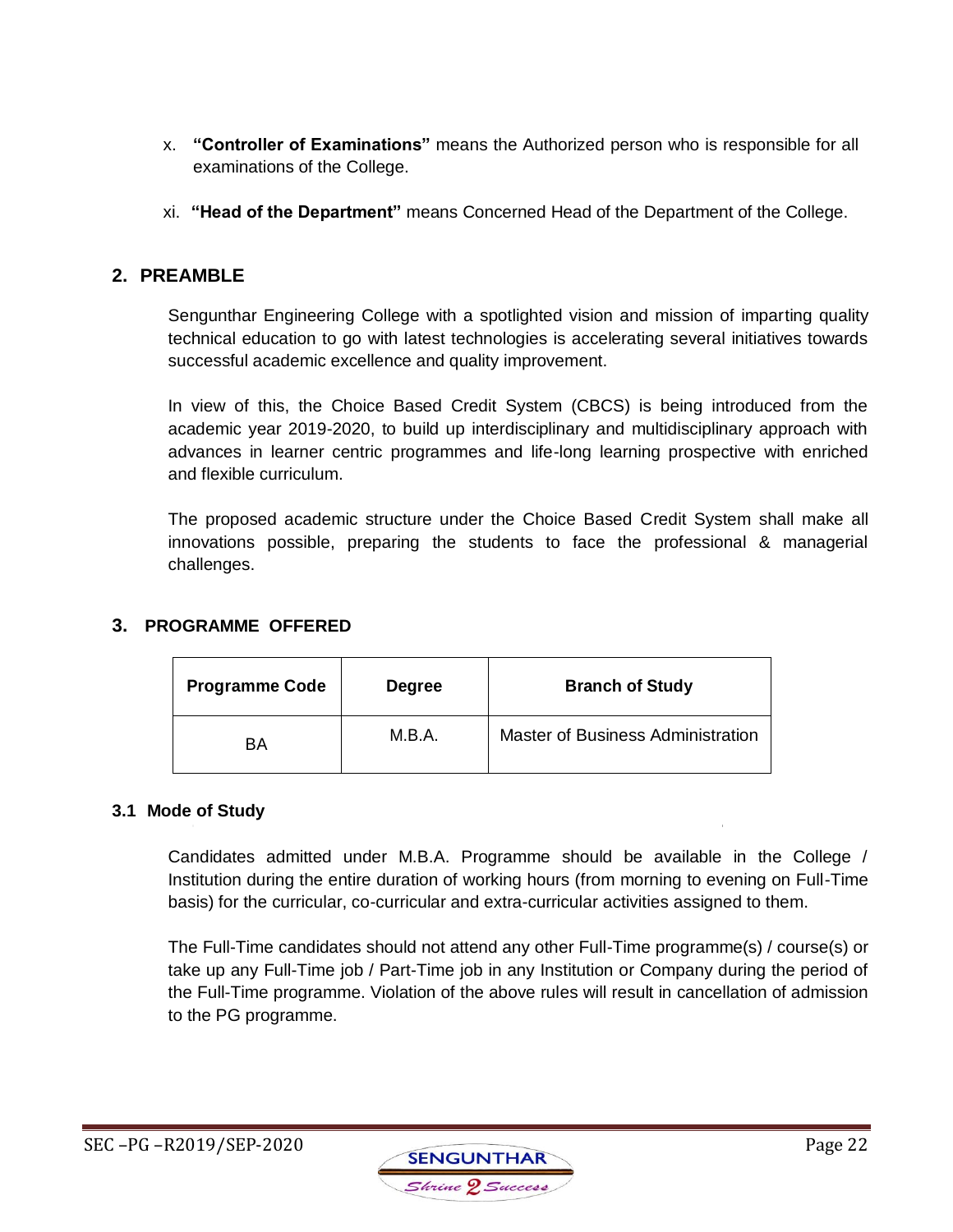# **4. DURATION OF THE PROGRAMME**

- **4.1** The programme will lead to the Degree of Master of Business Administration of the Anna University, Chennai and spread over a period of **two years**. The two academic years will be divided into **four Semesters** with two Semesters per year.
- **4.2** A student is ordinarily expected to complete the M.B.A. Programme in **four** Semesters (two academic years) but in any case not more than eight consecutive Semesters (4 years). These periods being reckoned from the commencement of the Semester to which the candidate was first admitted.
- **4.3** The Curriculum and Syllabi of all Programme shall be approved by the Academic Council of the College. The number of Credits to be earned for the successful completion of the programme shall be as specified in the Curriculum of the Programme.
- **4.4** Each Semester shall normally consist of 80 working days. The Principal shall ensure that every teacher imparts instruction as per the number of periods specified in the syllabus and that the teacher teaches the full content of the specified syllabus for the course being taught.
- **4.5** The minimum prescribed credits required for the award of the degree shall be within the limits specified in the curriculum.

# **5. ADMISSION CRITERIA**

Candidates for admission to the M.B.A. degree programme will be required to satisfy the conditions of admission thereto prescribed by the Anna University, Chennai and Government of Tamil Nadu, as given below:

|    | S. No.   Course | <b>Eligibility Norms</b>                                                                                                                                                                                                                                                                                                                                                                                                                                                                                      |
|----|-----------------|---------------------------------------------------------------------------------------------------------------------------------------------------------------------------------------------------------------------------------------------------------------------------------------------------------------------------------------------------------------------------------------------------------------------------------------------------------------------------------------------------------------|
| 1. | M.B.A.          | 1. A pass in any degree from a recognized University with 10+2+3/4<br>year's pattern.<br>2. A pass in any degree from a recognized University with 10+3<br>(Diploma) + 3 years pattern.<br>3. Candidates who have already passed the above qualifying Degree<br>course and candidates who have appeared for the final semester/<br>year examination of the said qualifying degree course during<br>April/May may apply for admission to M.B.A degree programme<br>along with TANCET / MAT / CONSORTIUM score. |

# **6. STRUCTURE OF THE PROGRAMME**

**6.1.** The Programme will have a curriculum and syllabi consisting of Theory Courses, Elective courses, Practical, Summer Training, Project Work as prescribed by the respective Board of Studies from time to time.

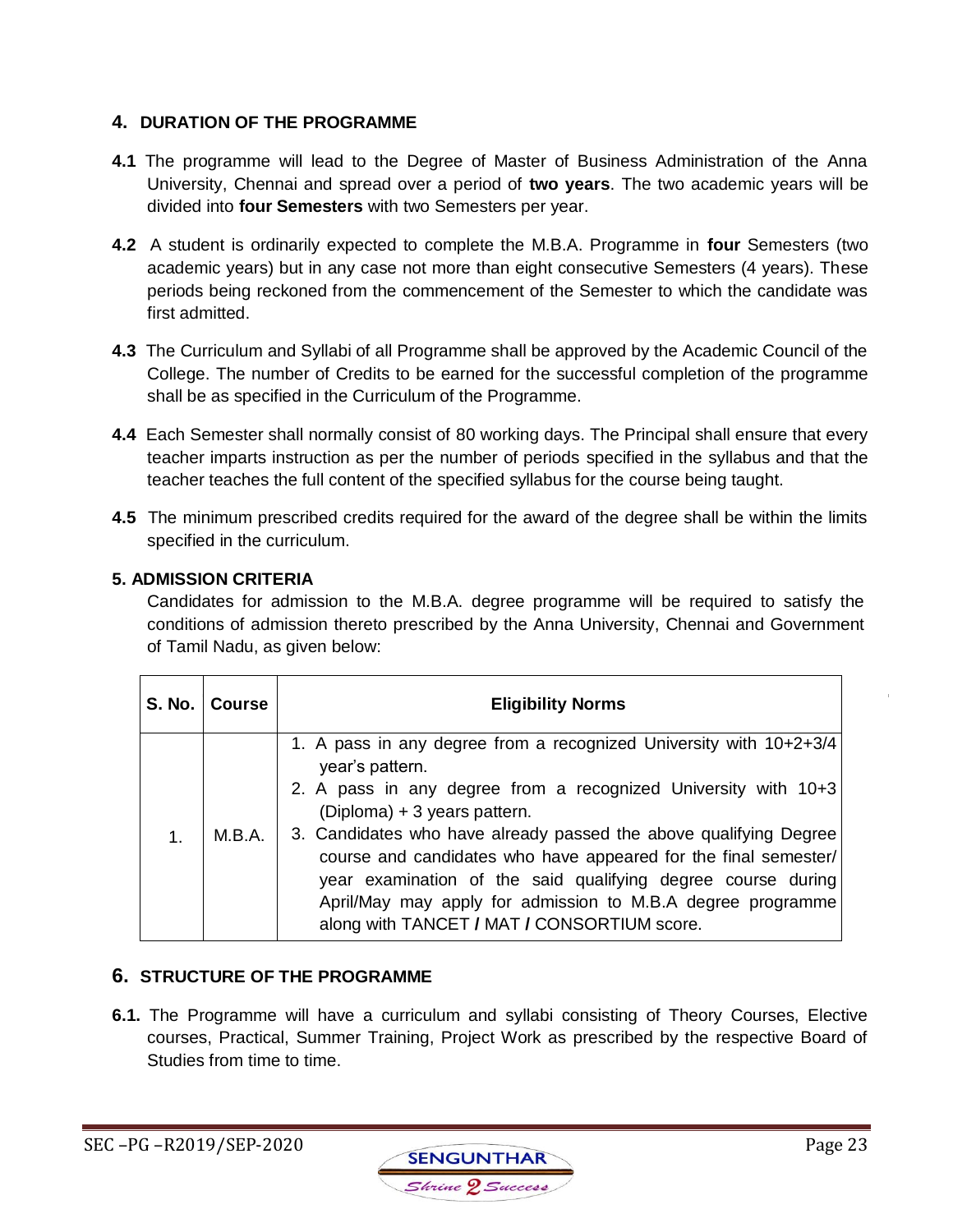- **6.1.1.** The electives from the curriculum are to be chosen with the approval of the Head of the Department.
- **6.1.2.** The students have to opt for two specializations (electives) each with three courses in third semester along with two core courses.

### **6.2 Medium of Instruction**

The medium of instruction, examination, Practical, Summer Training and Main Project report shall be in English.

#### **6.3 Credit Assignment**

Each course is assigned certain number of credits based on the following:

| <b>CONTACT PERIOD PER WEEK</b>                            | <b>CREDITS</b> |
|-----------------------------------------------------------|----------------|
| 3 Lecture / Tutorial Periods                              | 3              |
| 4 Lecture / Tutorial Periods                              | 4              |
| 2 Practical Periods                                       |                |
| (Laboratory / Summer Training / Main Project Work / etc.) |                |
| 4 Practical Periods                                       | 2              |
| (Laboratory / Summer Training / Main Project Work / etc.) |                |
| <b>24 Practical Periods</b>                               | 12             |
| (Laboratory / Summer Training / Main Project Work / etc.) |                |

The Minimum Credits to be earned by the students should be 86.

#### **6.4 Summer Training**

- **6.4.1.** The Summer Training of M.B.A. Programme shall be carried out under the Supervision of a faculty member.
- **6.4.2.** Normal duration for the Summer Training is 28 calendar days (4 weeks).
- **6.4.3.** The deadline for submission of the rough draft of the Summer Training report is the 30<sup>th</sup> day after the commencement of the Third Semester.
- **6.4.4.** If a candidate fails to submit the Summer Training report on or before the specified deadline, he/she is deemed to have failed in the Summer Training and shall register for the same in the succeeding Semester.

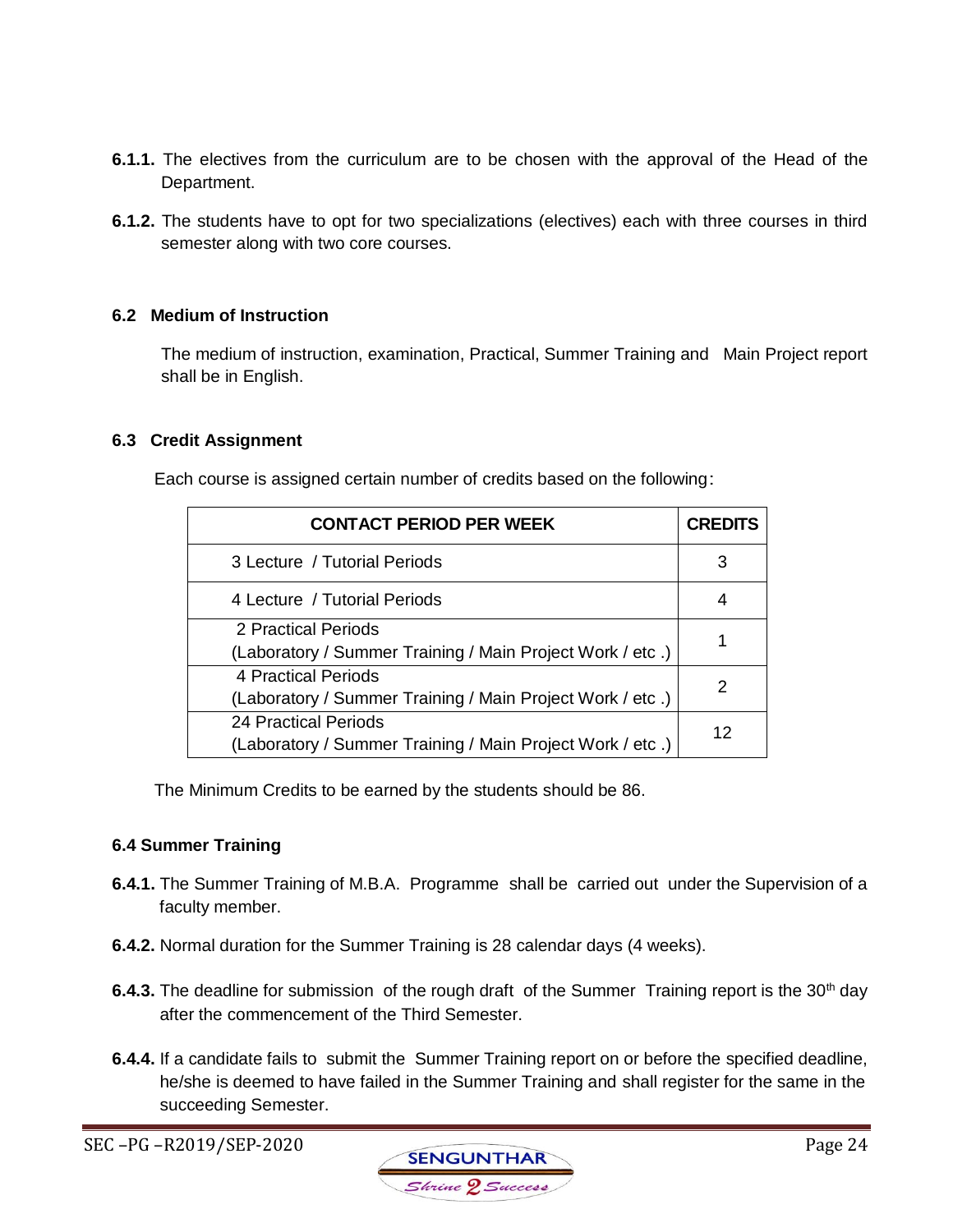- **6.4.5.** The maximum marks for Summer Training is 100 marks, consisting of 40 marks for Internal and 60 marks for Viva –voce.
- **6.4.6.** The Internal marks will be awarded by the supervisor of the Candidate.
- **6.4.7.** The Viva-Voce of the Summer Training shall be conducted along with Third Semester examinations by Internal Examiner appointed by Controller of Examinations.
- **6.4.8.** The External marks shall be awarded for 100 marks during Viva-Voce examination, which will be converted to 60 marks.
- **6.4.9.** The Total marks for Summer Training is 100 (Internal Marks 40 and External Marks 60).
- **6.4.10.** A hard copy of the approved Summer Training report shall be kept in the library of the college and a soft copy at the Department.

### **6.5 Project Work**

- **6.5.1.** The Project Work of M.B.A Programme shall be carried out under the supervision of a faculty member.
- **6.5.2.** The Project work shall be pursued for a minimum of 16 weeks during the final semester.
- **6.5.3.** The deadline for submission of the project report is the last instruction day of the fourth Semester.
- **6.5.4.** If a candidate fails to submit the project report on or before the specified deadline, he / she is deemed to have failed in the Project Work and shall register for the same in the next year Project Work.
- **6.5.5.** The Viva-Voce of the Project Work shall be conducted as per the Academic Calendar schedule in the fourth Semester.
- **6.5.6.** A hard copy of the approved Project Work report shall be kept in the library of the college. A soft copy of the main project report shall keep in the Department.
- **6.5.7.** The Internal marks will be awarded by the members of the Project review committee with the consent of the respective supervisors.
- **6.5.8.** The External marks shall be awarded for 100 marks during Viva-Voce examination, which will be converted to 60 marks.
- **6.5.9.** The Total marks for Project Work is 100 (Internal Marks 40 and External Marks 60).
- **6.6** All the above will subject to change from time to time based on the norms of the Affiliated University (Anna University, Chennai).

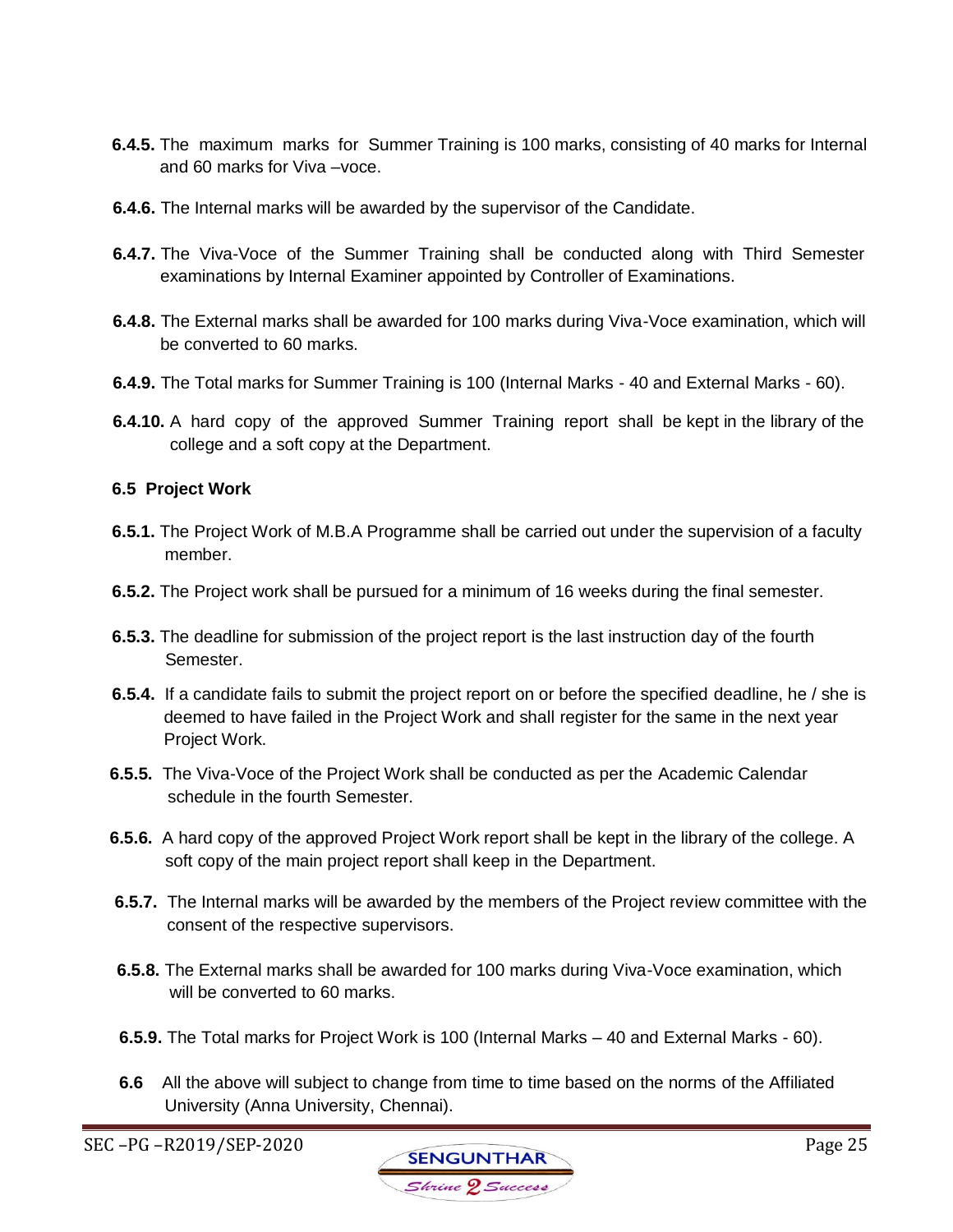# **7. FACULTY ADVISOR**

To help the students in planning their courses of study and for general advice on the academic programme, the Head of the Department will appoint a faculty member of the Department who shall function as faculty advisor for the particular class.

Such faculty advisor shall advise the students and monitor the courses undergone by the students, check the attendance and progress of the students attached to him/her and counsel them periodically.

If necessary, the faculty advisor may also discuss with or inform the parents about the progress of the students through the Head of the Department concerned**.**

# **8. CLASS COMMITTEE**

- **8.1** Every class shall have a class committee consisting of teachers of the concerned class, student representatives and a chairperson who is not teaching the class. It is like the 'Quality Circle' (more commonly used in industries) with the overall goal of improving the teachinglearning process. The functions of the class committee include:
	- Solving problems experienced by students in the class room and in the laboratories.
	- Clarifying the regulations of the degree programme and the details of rules therein.
	- Informing the student representatives the academic schedule including the dates of assessments and the syllabus coverage for each assessment.
	- Informing the student representatives the details of Regulations regarding weightage used for each assessment. In the case of practical courses (laboratory / project work / seminar etc.) the breakup of marks for each experiment / exercise / module of work, should be clearly discussed in the class committee meeting and informed to the students.
	- Analyzing the performance of the students after each test and finding the ways and means of solving problems, if any.
	- Identifying the weak students, if any, and requesting the teachers concerned to provide some additional help of guidance or coaching to such weak students.
- **8.2** The class committee for a class under a particular branch is normally constituted by the Head of the department.
- **8.3** The class committee shall be constituted on the first working day of any Semester or earlier.
- **8.4** At least four student representatives (usually 2 boys and 2 girls) shall be included in the class committee.
- **8.5** The chairperson of the class committee may invite the Faculty Advisor(s) and the Head of the Department to the meeting of the class committee.

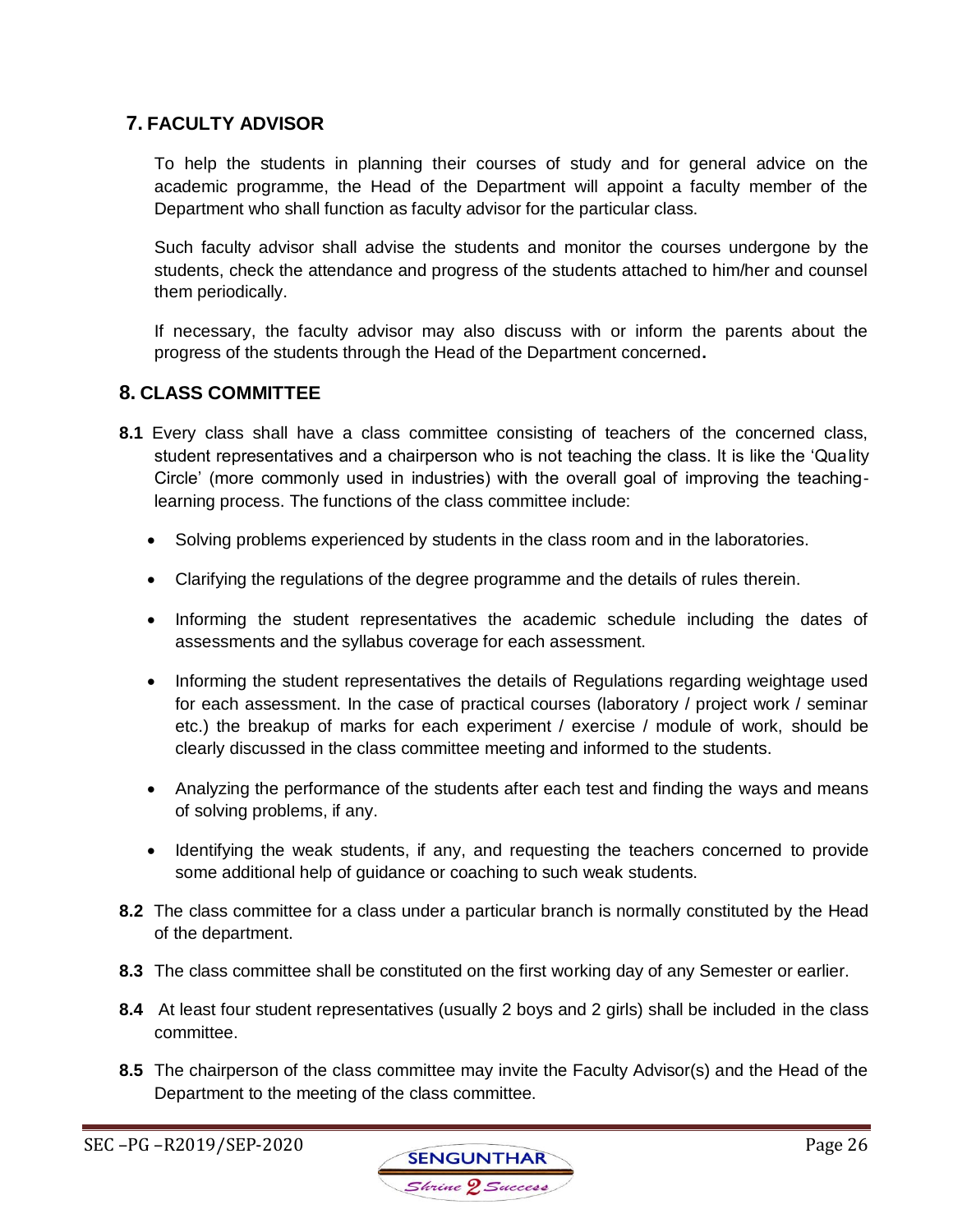- **8.6** The Principal may participate in any class committee of the institution.
- **8.7** The chairperson is required to prepare the minutes of every meeting, submit the same to Principal within two days of the meeting and arrange to circulate among the concerned students and teachers. If there are some points in the minutes requiring action by the management, the same shall be brought to the notice of the management by the head of the institution.
- **8.8** The first meeting of the class committee shall be held within one week from the date of commencement of the semester, in order to inform the students about the nature and weightage of assessments within the framework of the Regulations. Two or three subsequent meetings may be held in a semester at suitable intervals. During these meeting the student members express the opinions and suggestions of the other students of the class to improve the effectiveness of the teaching-learning process.

# **9. PROCEDURE FOR COMPLETING THE COURSE**

- **9.1** For the purpose of these regulations, the academic year will be normally spanning the period from June to May. Each academic year will be divided into two Semesters, the first Semester normally spanning the period from July to December, the second Semester spanning the period from January to May.
- **9.2** The course work of the odd Semester will ordinarily be conducted only in odd Semester and that of the even Semester only in the even Semester.
- **9.3** A candidate will be permitted to proceed to the courses of study of any Semester only if he/she has satisfied the requirements of attendance, progress, character and conduct in respect of the preceding Semester and had registered for the higher Semester examination for which he / she was eligible to register.
- **9.4** A candidate who is required to repeat the study of any Semester for want of attendance, progress, character and conduct or who desires to rejoin the course after a period of discontinuance or who upon his/her own request is permitted by the authorities to repeat the study of any Semester, may join the Semester which he/she is eligible or permitted to rejoin, only at the time of its normal commencement for a regular batch of candidates and after obtaining the approval from Anna University, Chennai and the Director of Technical Education. No candidate will however be enrolled in more than one Semester at any time. In the case of repeaters, the earlier assessment in the repeated courses will be disregarded.

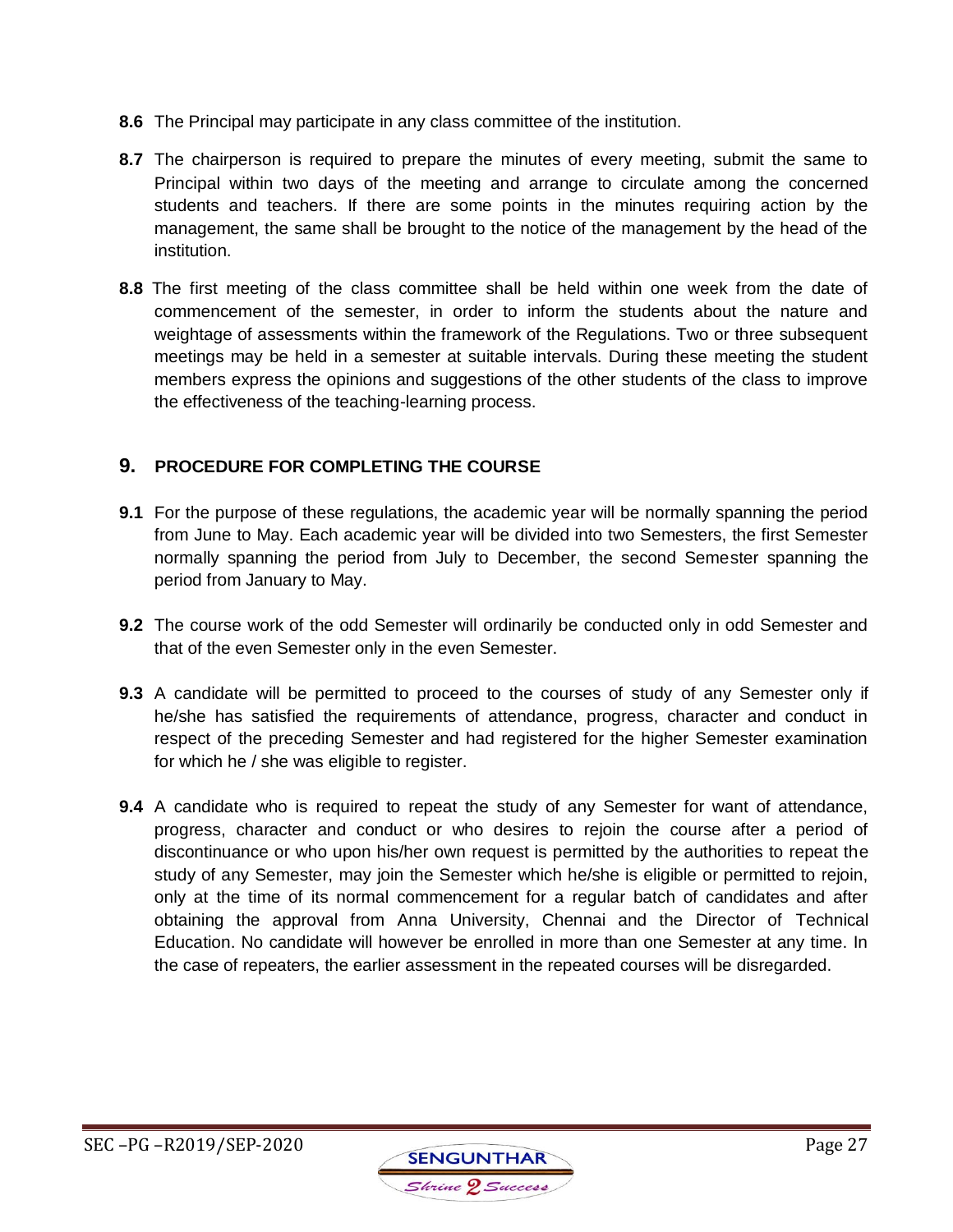# **10. REQUIREMENTS FOR APPEARING FOR THE END SEMESTER EXAMINATION OF A COURSE**

A student who has fulfilled the following conditions (vide clause 10.1 and 10.2) shall be deemed to have satisfied the attendance requirements for appearing for end semester examination of a particular course.

**10.1** A candidate who has fulfilled the following conditions shall be deemed to have satisfied the attendance requirements for completion of a semester. Ideally every student is expected to attend all classes and earn 100% attendance. However in order to allow provision for certain unavoidable reasons such as hospitalization / accident / specific illness the student is expected to earn a minimum of 75% attendance to become eligible to appear for the End-Semester Examinations.

Therefore, every student shall secure not less than 75% of overall attendance in that semester taking into account the total number of periods in all courses attended by the candidate as against the total number of periods in all courses offered during that semester.

- **10.2** However, a candidate who secures overall attendance between 65% and less than 75% in that current semester due to medical reasons (hospitalization / accident / specific illness / participation in sports events - College / University / State / National / International level Sports events with prior permission from the Head of the Department and Principal) may be permitted to appear for the current semester examinations subject to the condition that the candidate shall submit the medical certificate / sports participation certificate to the Head of the Institution.
- **10.3** The candidates who secure less than 65% and above 60% of overall attendance may apply for condonation of shortage of attendance on genuine grounds. Application for condonation of shortage of attendance along with the prescribed fee should be forwarded so as to be received in the office of the Controller of Examinations along with the final attendance statement within 7 working days, before the commencement of the semester examination. Candidate can seek condonation of shortage of attendance only once in the entire duration of a course.
- **10.4** However the Candidates who secure less than 60% overall attendance and who do not satisfy the clauses 10.1 & 10.2 will not be permitted to appear for the End Semester Examination of that current semester and are not permitted to go to next semester. They are required to repeat the same semester in the next academic year as per the norms prescribed by the Directorate of Technical Education, Tamilnadu and Anna University, Chennai.

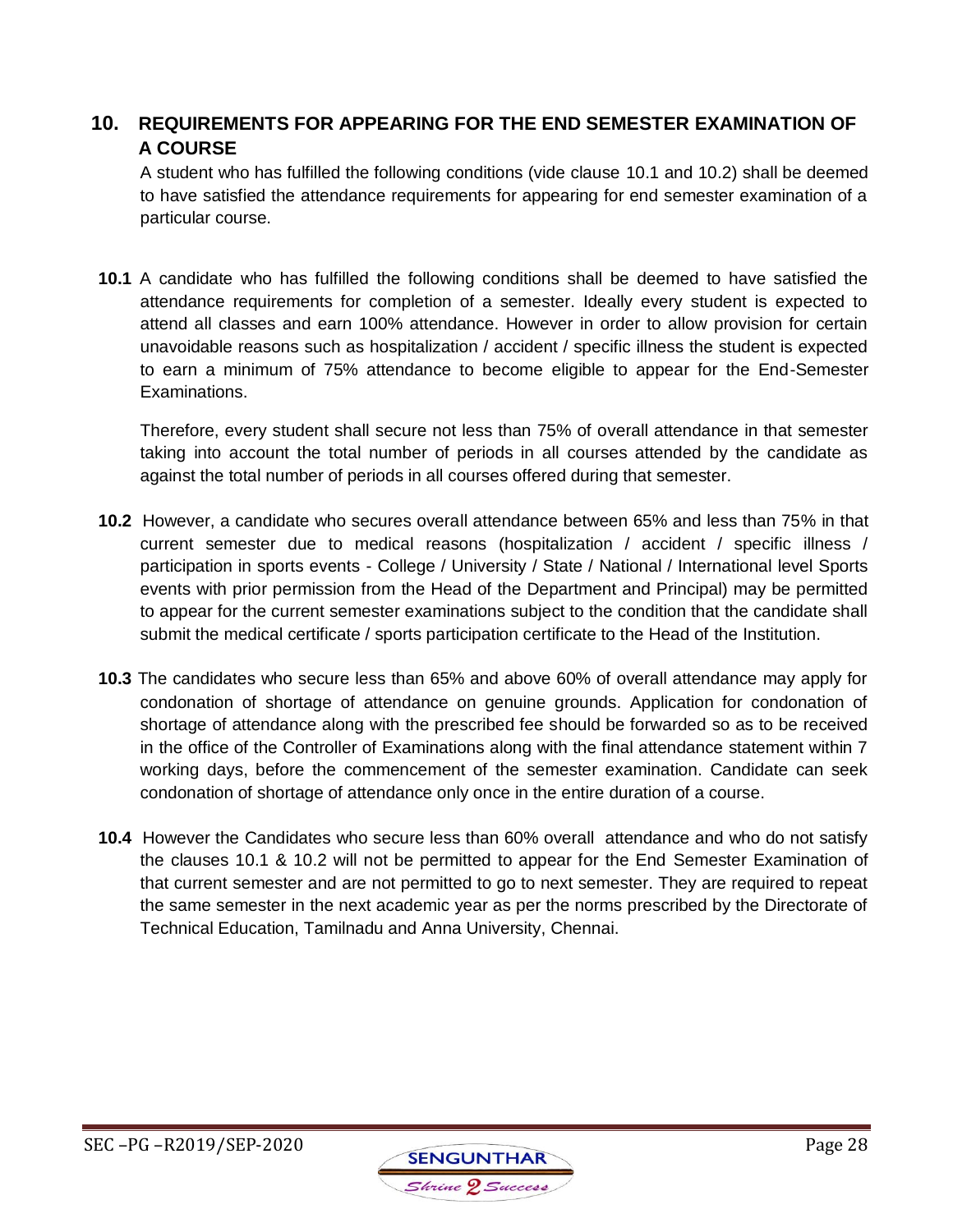# **11. SCHEME OF ASSESSMENT**

### **ASSESSMENT PROCEDURE FOR AWARDING MARKS**

M.B.A. Programme consists of Theory & Practical Courses. Employability Enhancement Courses includes Summer Training & Project Work in End Semester Examination is mandatory for all courses that are specified in the curriculum.

Performance in each course of study shall be evaluated based on (i) Continuous Internal Assessments throughout the semester and (ii) End Semester Examination at the end of the semester. For theory courses out of 100 marks, the maximum mark for Continuous Internal Assessment is fixed as 40 marks and the End Semester Examination carries 60 marks. For laboratory courses out of 100 marks, the maximum marks for Continuous Internal Assessment is fixed as 40 marks and the End Semester Examination carries 60 marks for certain courses. For project work Continuous Internal Assessment carries 40 marks and End Semester Examination carries 60 marks (Project work, Project report evaluation and Viva voce). Each course shall be evaluated for a maximum of 100 marks as shown below:

| S.No. | Category of Course               | Continuous Internal<br>Assessment | <b>End Semester</b><br>Examinations |
|-------|----------------------------------|-----------------------------------|-------------------------------------|
|       | <b>Theory Courses</b>            | 40 Marks                          | 60 Marks                            |
| 2.    | Laboratory / Practical Courses** | 40 Marks                          | 60 Marks                            |

\*\* As specified in the Curriculum

Every faculty is required to maintain an 'ATTENDANCE AND ASSESSMENT RECORD' for every semester which consists of attendance marked in each Theory / Laboratory / EEC class the assessment marks and the record of class work (topics covered), separately for each course handled by the faculty. This should be submitted to the Head of the Department periodically (at least three times in a semester) for checking the syllabus coverage and the records of assessment marks and attendance.

The Head of the Department will fix his/her signature with date after due verification. At the end of the semester, the record should be verified by the Head of the Department who shall keep this document in safe custody (for five years).The records of attendance and assessment of both current and previous semesters should be available for inspection.

The internal assessment marks obtained by the candidate in the first appearance shall be retained and considered valid for all subsequent attempts till the candidate secure a pass.

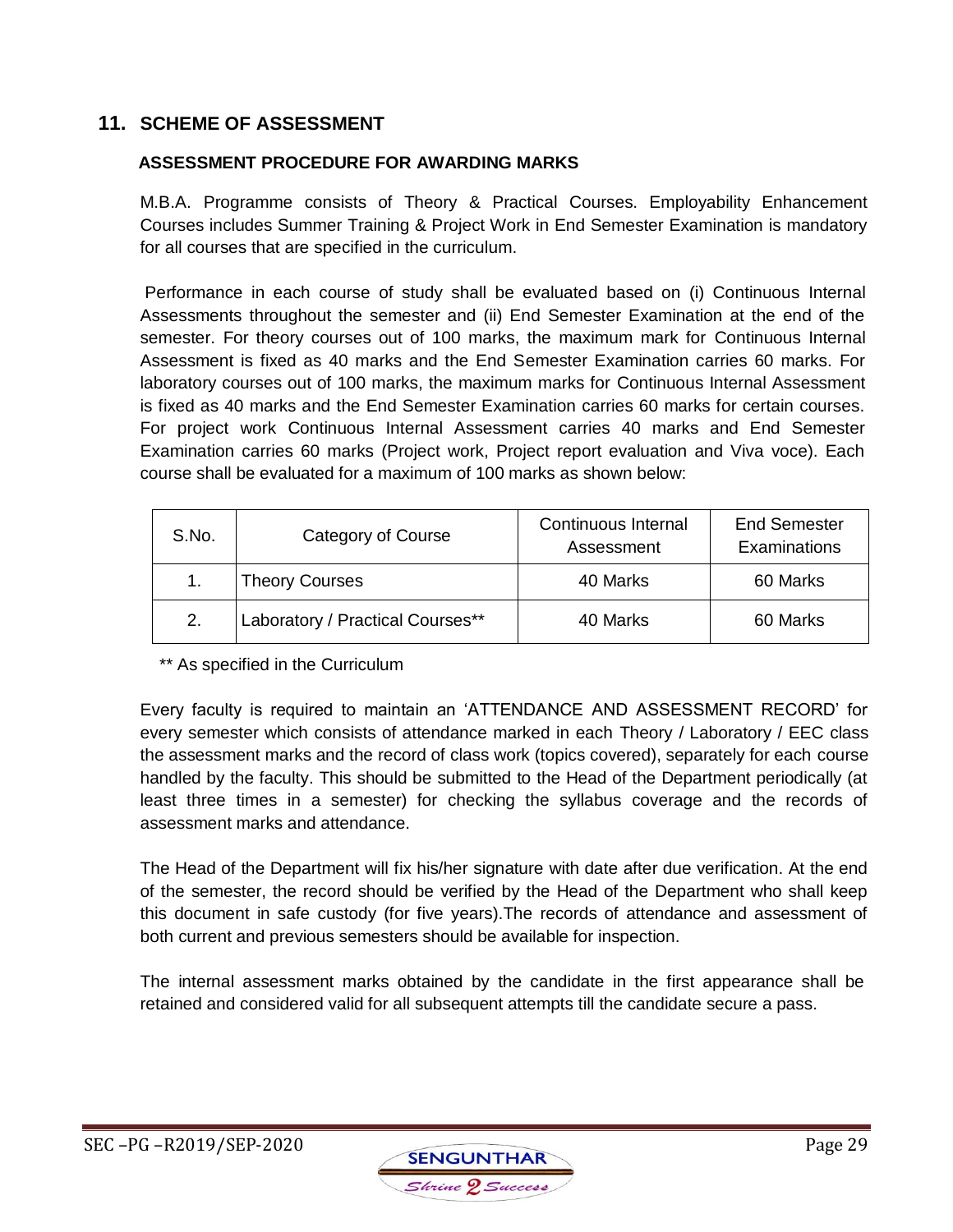# **ASSESSMENT FOR THEORY COURSES**

For theory courses specified in curriculum out of 100 marks, the maximum marks for continuous assessment is fixed as 40 marks and the End Semester Examination carries 60 marks.

The End Semester examinations for theory and laboratory courses will be of 3 hours duration (Forenoon: 10.00 a.m.  $-$  1.00 p.m., Afternoon: 2.00 p.m.  $-$  5.00 p.m.) and shall normally be conducted between October and December during the odd semesters and between April and June during the even semesters.

End semester Examination is mandatory requirement for passing the theory course, certain practical course and for Project Work.

Internal Assessment tests are conducted by the internal exam cell of the college. Continuous Internal Assessment comprises three internal assessment tests and their weightages are given below.

| <b>S. No.</b> | Item                | <b>Marks</b> |
|---------------|---------------------|--------------|
|               | Internal Test-I     | 10           |
| 2             | Internal Test-II    | 10           |
| 3             | Internal Test - III | 10           |
|               | Seminar             | 10           |
|               | Total               | 40           |

# **Procedure of Continuous Internal Assessment for each theory Course**

In case a student has not appeared for the assessment due to medical reasons (hospitalization / accident / specific illness) or due to participation in the College / University / State / National / International level Sports events with prior permission from the Head of the Department / Principal, a reassessment may be given at the end of the semester after getting approval from the Head of the Department through the faculty advisor concerned.

# **Procedure of Continuous Internal Assessment for Laboratory / Practical Course**

| <b>S. No.</b> | ltem                   | <b>Marks</b>    |
|---------------|------------------------|-----------------|
|               | Observation            | 20 Marks        |
| 2             | Record                 | 10 Marks        |
| 3             | Model Exam / Viva Voce | 10 Marks        |
|               | <b>Total</b>           | <b>40 Marks</b> |

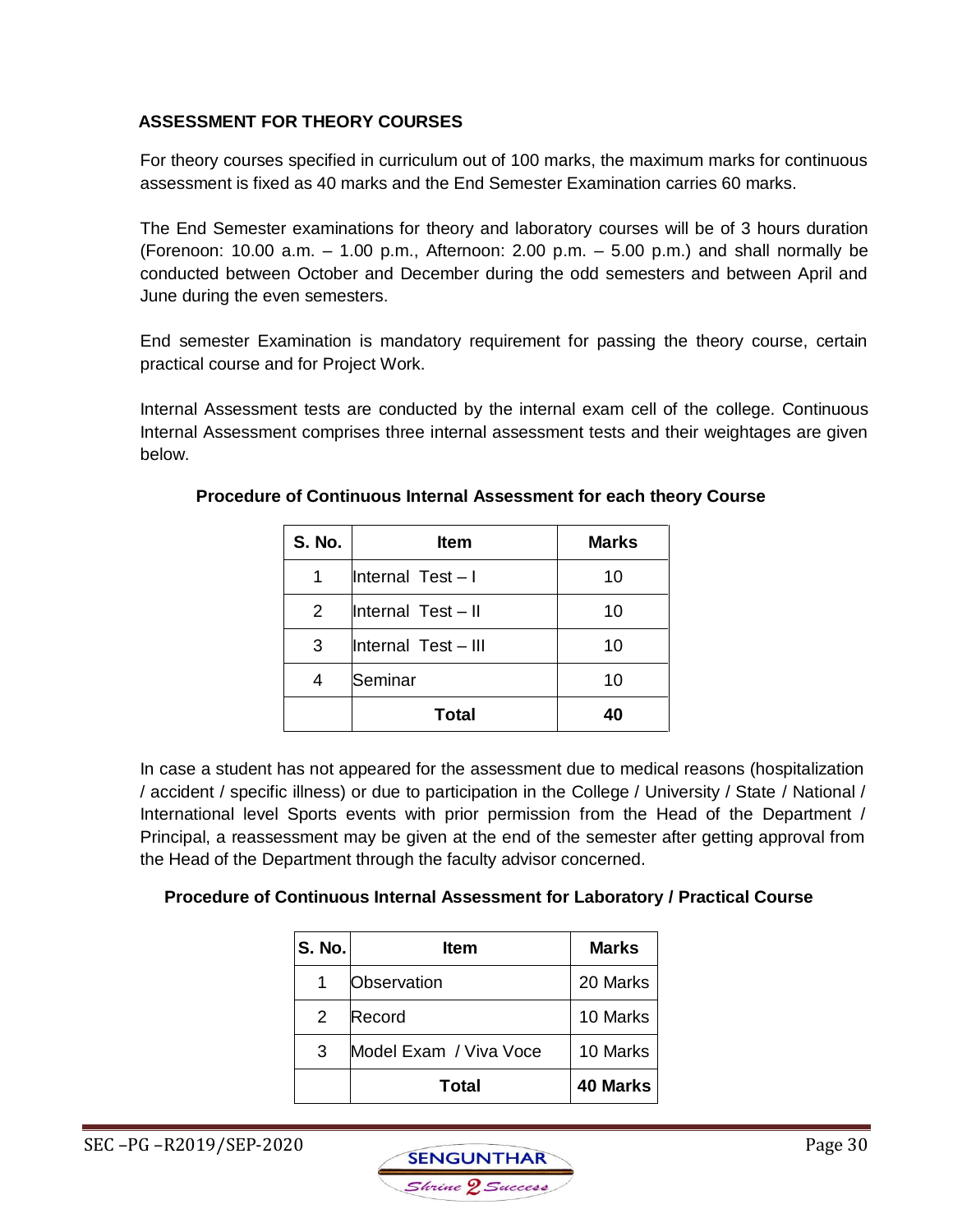# **Procedure of Evaluation of Project Work**

| Continuous Internal Assessment<br>(40 Marks) |                    | End Semester Examination (100 Marks) |                                   |                                    |                                    |                                    |                                      |
|----------------------------------------------|--------------------|--------------------------------------|-----------------------------------|------------------------------------|------------------------------------|------------------------------------|--------------------------------------|
| <b>Review</b>                                | <b>Review</b><br>Ш | <b>Review</b><br>Ш                   | <b>Model Viva-</b><br><b>Voce</b> | Report<br><b>Submission</b>        | Viva-Voce                          |                                    |                                      |
| 5                                            | 10                 | 10                                   | 15                                | <b>External</b><br><b>Examiner</b> | <b>Internal</b><br><b>Examiner</b> | <b>External</b><br><b>Examiner</b> | <b>Supervisor</b><br><b>Examiner</b> |
|                                              |                    |                                      |                                   | 20                                 | 35                                 | 30                                 | 15                                   |

### **End Semester Examination:**

| <b>Examination Duration</b> | 3 Hours                             |
|-----------------------------|-------------------------------------|
| Max. Marks                  | 100 (Will be converted to 60 marks) |

### **Seminar**

Students shall prepare the seminar report based on the recent trends pertaining to their topic allotted by the Course Faculty. (Maximum number of Seminar per course is two).

### **12. SCHEME OF ASSESSMENT PASSING REQUIREMENTS AND PROVISIONS**

- **12.1.** A candidate who secures not less than 50% of total marks prescribed for the course with a minimum of 50% prescribed for the End Semester Examination and 50 % of Continuous internal Assessment shall be declared to have passed the course and acquired the relevant number of credits.
- **12.2.** A candidate who lacks in attendance or who fails to submit the report on the Summer Training / Project Work (or whose report is not accepted for reasons of incompleteness or other serious deficiencies) within the prescribed date or whose project work and viva voce has been assessed as Grade AB will have to reregister at the beginning of a subsequent Semester following the Semester, repeat and submit the project report at the end of that Semester and appear for End Semester examination.
- **12.3** If a candidate fails in the End Semester Examinations, he/she shall resubmit the Project Report within 60 days from the date of declaration of the results. The resubmission of the Project Report and subsequent viva-voce examination will be considered as reappearance with payment of exam fee. For this purpose the same internal and external examiners shall evaluate the resubmitted report.

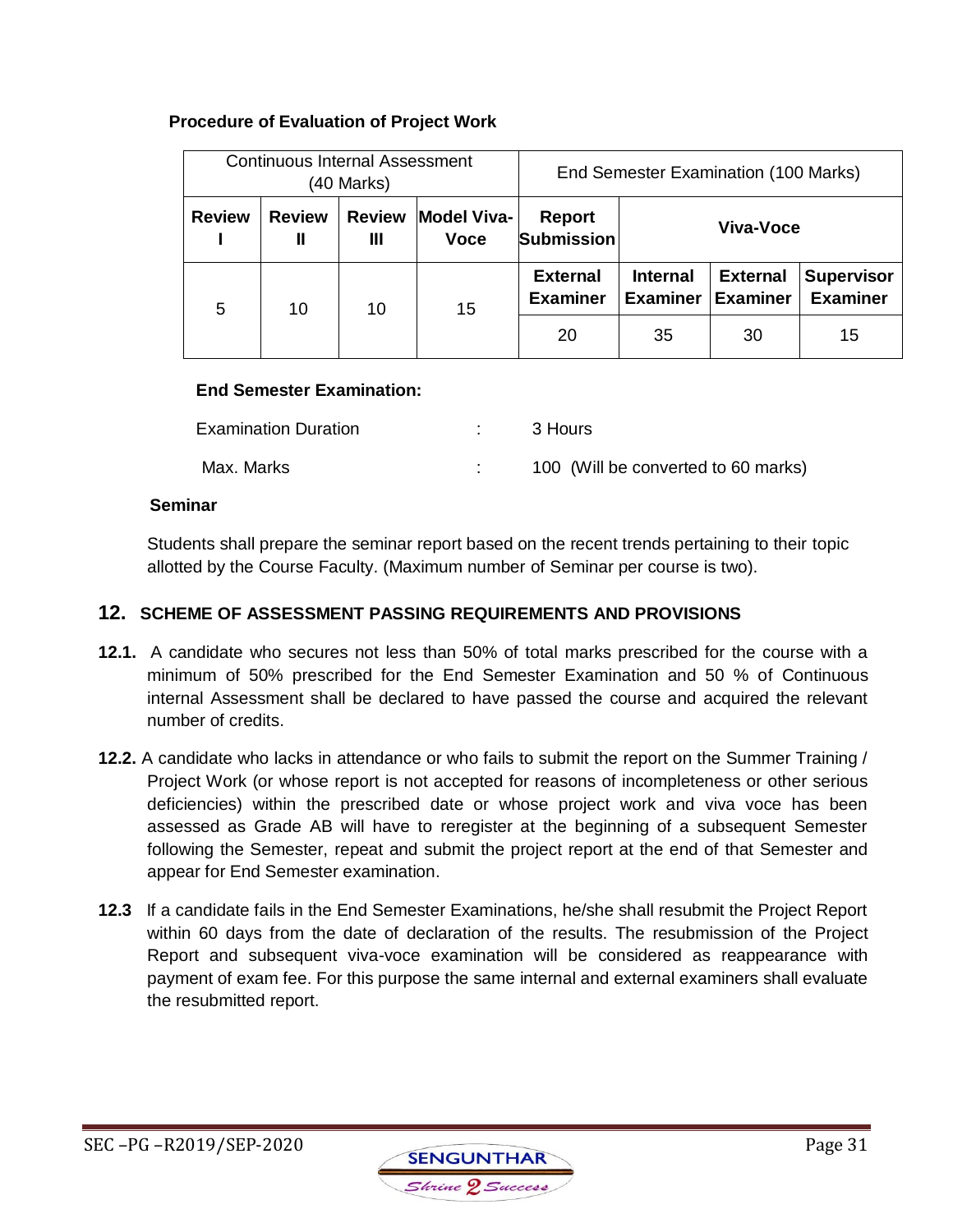# **13. CREDIT SYSTEM AND ASSESSMENT**

- **13.1** For awarding the grades, affiliating university guidelines is followed; It will be changed from time to time based on the guidelines of above affiliating authorities.
- **13.2** The letter grade and the grade point are awarded based on percentage of marks secured by a candidate in individual course as detailed below:

|           | <b>Letter Grade</b> | Grade<br><b>Points</b> |            |
|-----------|---------------------|------------------------|------------|
| O         | Outstanding         | 10                     | $91 - 100$ |
| $A+$      | Excellent           | 9                      | $81 - 90$  |
| A         | Very Good           | 8                      | $71 - 80$  |
| B+        | Good                |                        | $61 - 70$  |
| B         | Average             | 6                      | $50 - 60$  |
| <b>RA</b> | Reappearance        |                        | $50$       |
| AB        | Absent              | በ                      |            |
| W         | Withdrawal          |                        |            |

"RA" denotes failure in the course and he/she has to reappear for the End of Semester Examination."AB" denotes absent for the End of Semester Examination and he/she has to reappear for the End Semester examination."W" denotes withdrawal from the End of Semester Examination.

# **GPA AND CGPA CALCULATON**

After the completion of the programme, the Cumulative Grade Point Average (CGPA) from the first Semester to final Semester is calculated using the formula:

$$
GPA = \frac{\sum (Credictic Acquired \times Grade Points)}{\sum (Credictic Acquired)}
$$

$$
\text{CGPA} = \frac{\sum\limits_{i=1}^{n} C_i G P_i}{\sum\limits_{i=1}^{n} C_i}
$$

where

**Ci** is the number of credits assigned to the course

**GP**<sup>i</sup> is the Grade point corresponding to the grade obtained for each Course **n** is number of all Courses successfully cleared during the particular semester in the case of GPA and during all the semesters in the case of CGPA.

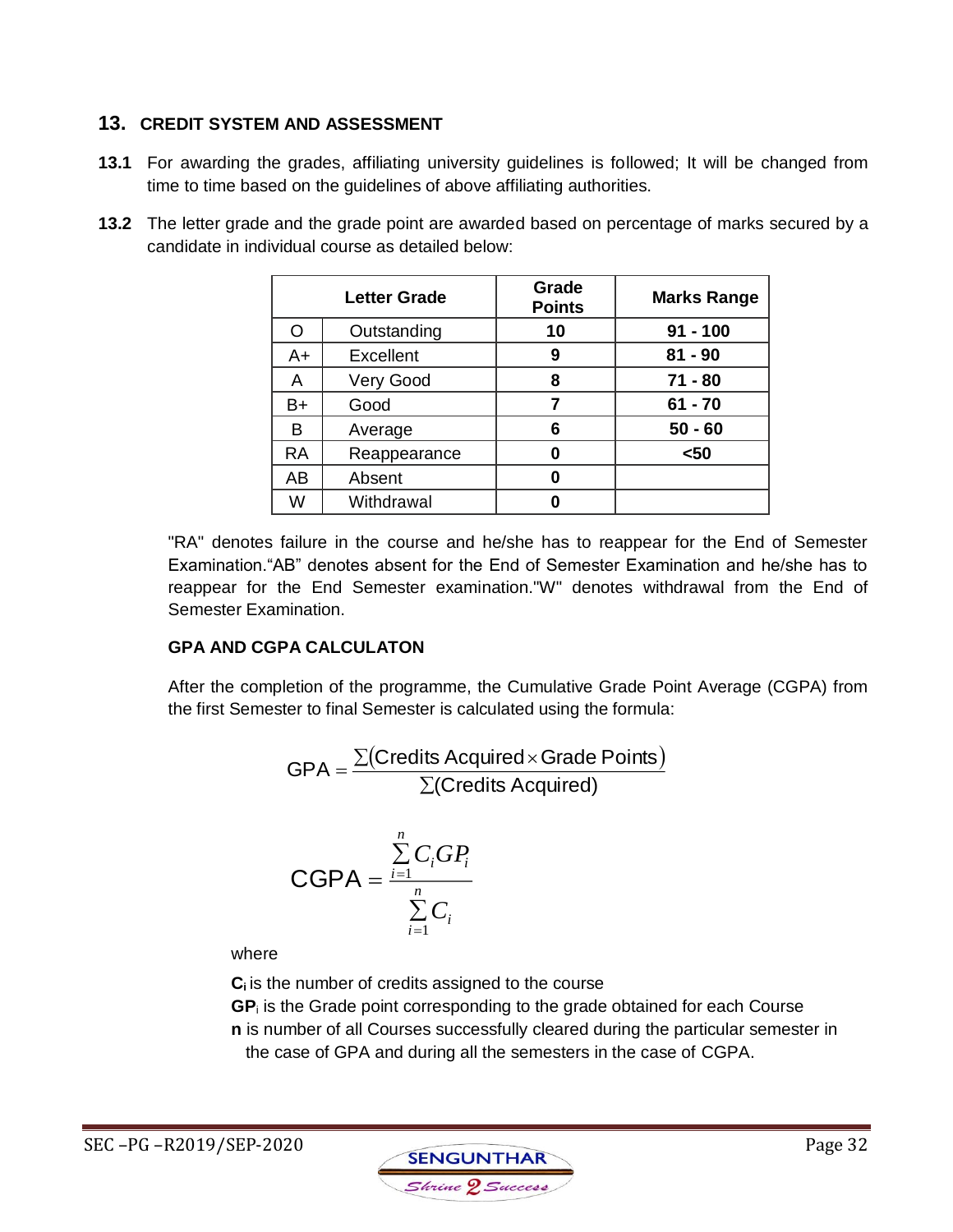- **13.3** A candidate will be permitted to appear for the End Semester examination of a Semester only if he/she has completed the study of that Semester (vide Clause 10). A candidate will not be allowed to register for any End Semester examination unless he/she simultaneously registers for the examinations of the highest Semester eligible and all the courses in which he/she has arrears. In the case of examination in project work, no candidate will be permitted to appear for the project work examination unless he /she had submitted the project report on or before the prescribed date.
- **13.4** A candidate who is absent in End Semester examination in a course / project work after having registered for the same shall be considered to have appeared and failed in that course /project work and awarded grade RA.
- **13.5** If a candidate fails to submit the report on project work on or before the date specified by the college / department, he/she is deemed to have failed in the project work and awarded grade RA.
- **13.6** The assessment will comprise of Continuous Internal Assessment and End Semester examination carrying marks as specified by Clause 10.
- **13.7** End Semester examinations will normally be conducted during December/January and during May/June of each year.
- **13.8** Continuous Internal Assessment marks will be awarded on the basis of continuous assessment made during the Semester as per guidelines framed by the College.

## **14. ISSUE OF MARK SHEET & DEGREE CERTIFICATE**

After the publication of the results by the college in each Semester, the college will issue the grade statements. After successful completion of the degree, the college will recommend the candidate to the University, which in turn shall award the degree.

## **15. CLASSFICATON OF THE DEGREE AWARDED**

- **15.1** A candidate shall be declared to have qualified for the award of the M.B.A. Degree provided the candidate has successfully completed the course requirements and has passed all the prescribed courses of study in all the four Semesters within a maximum period of 4 years reckoned from the commencement of the Semester to which the candidate was first admitted.
- **15.2** A candidate who qualifies for the award of the Degree (vide Clause 15.1) having passed all the courses of study of all the four Semesters at the first opportunity within four consecutive Semesters after the commencement of his /her study and securing a **CGPA of 8.50 and above** in the **four Semesters** shall be declared to have passed in **First Class with Distinction**. For this purpose the withdrawal from examination (vide Clause 17) will not be construed as an opportunity for appearance in the examination.

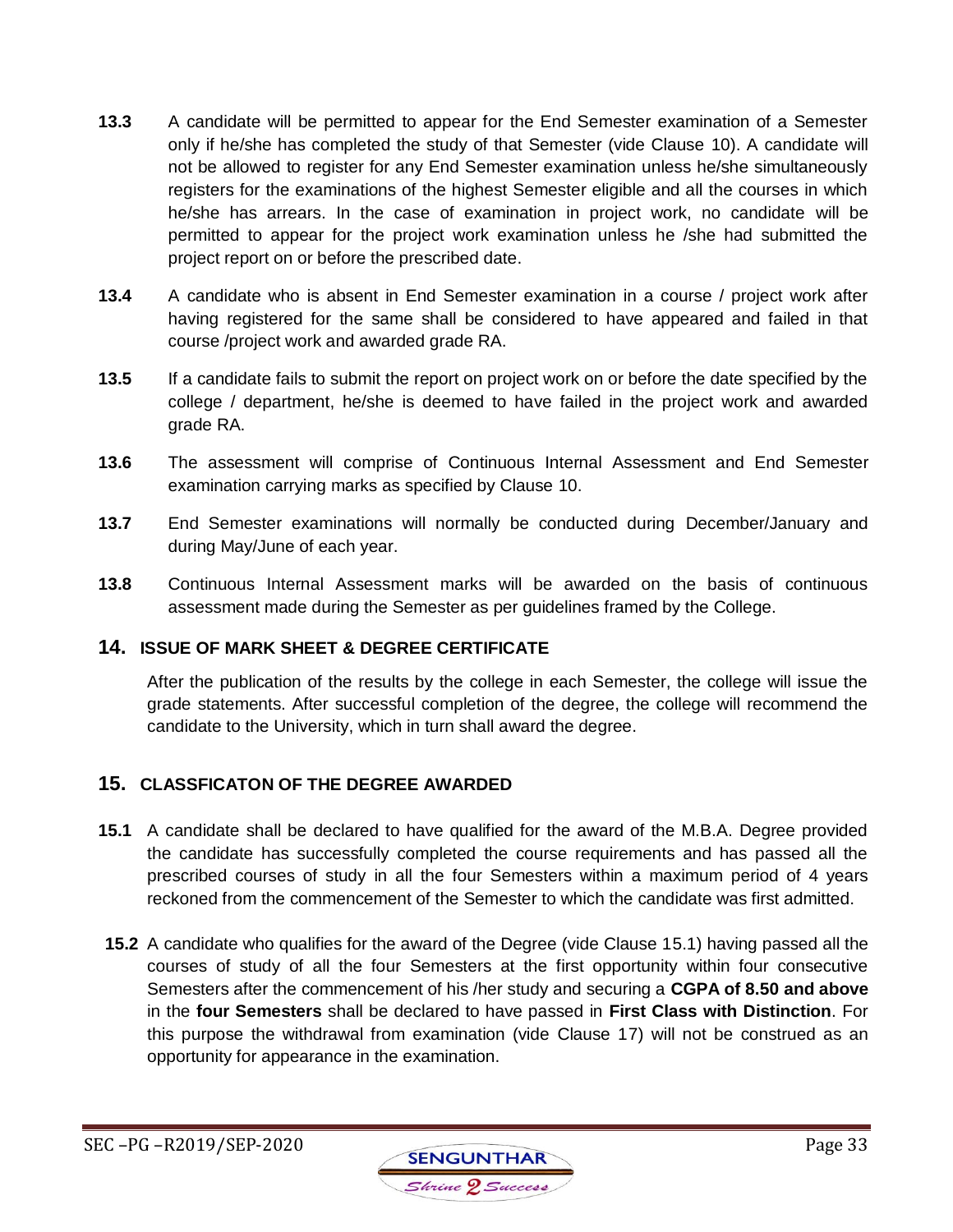- **15.3** A candidate who qualifies for the award of the Degree (vide clause 15.1) having passed all the courses of study of Semesters 1 to 4 within a maximum period of four consecutive Semesters after commencement of his / her study and securing a **CGPA of 7 and above** in all the **four Semesters** shall be declared to have passed in **First Class**.
- **15.4** All other candidates who qualify for the award of the degree shall be declared to have passed in **Second Class.**

## **16. REVALUATION**

A candidate can apply for photocopy of his/her semester examination answer paper in a theory course, within a week from the declaration of results, on payment of a prescribed fee through proper application to the Controller of Examinations through the Head of institution. The answer script is to be valued and justified by a faculty member, who is not handled the subject and recommend for revaluation with breakup of marks for each question. Based on the recommendation, the candidate can register for the revaluation through proper application to the Controller of Examinations. The Controller of Examinations will arrange for the revaluation and the results will be intimated to the candidate concerned through the Head of the institution. Revaluation is not permitted for practical courses and for project work. A candidate can apply for revaluation of answer scripts for not exceeding 5 subjects at a time*.*

# **17. WITHDRAWAL FROM THE EXAMINATION**

A Candidate may, for valid reasons with prior application, be granted permission to :

- **17.1** Withdraw from appearing for the examination of any one course or consecutive Examinations of more than one course in a semester examination.
- **17.2** Such withdrawal shall be permitted only once during the entire period of study of the degree programme.
- **17.3** Withdrawal of application is valid only if it is made within 10 days prior to the Commencement of the examination in that course or courses and recommended by the Head of the institution and approved by the Controller of Examinations.
- **17.4** Even though the requirement of mandatory is 10 days notice, applications for Withdrawal for special cases under extraordinary conditions will be considered on the merit of the case.
- **17.5** Withdrawal shall not be construed as an appearance for the eligibility of a candidate for First Class with Distinction.
- **17.6** Withdrawal from the End Semester Examination is NOT applicable to arrear subjects of previous semesters.

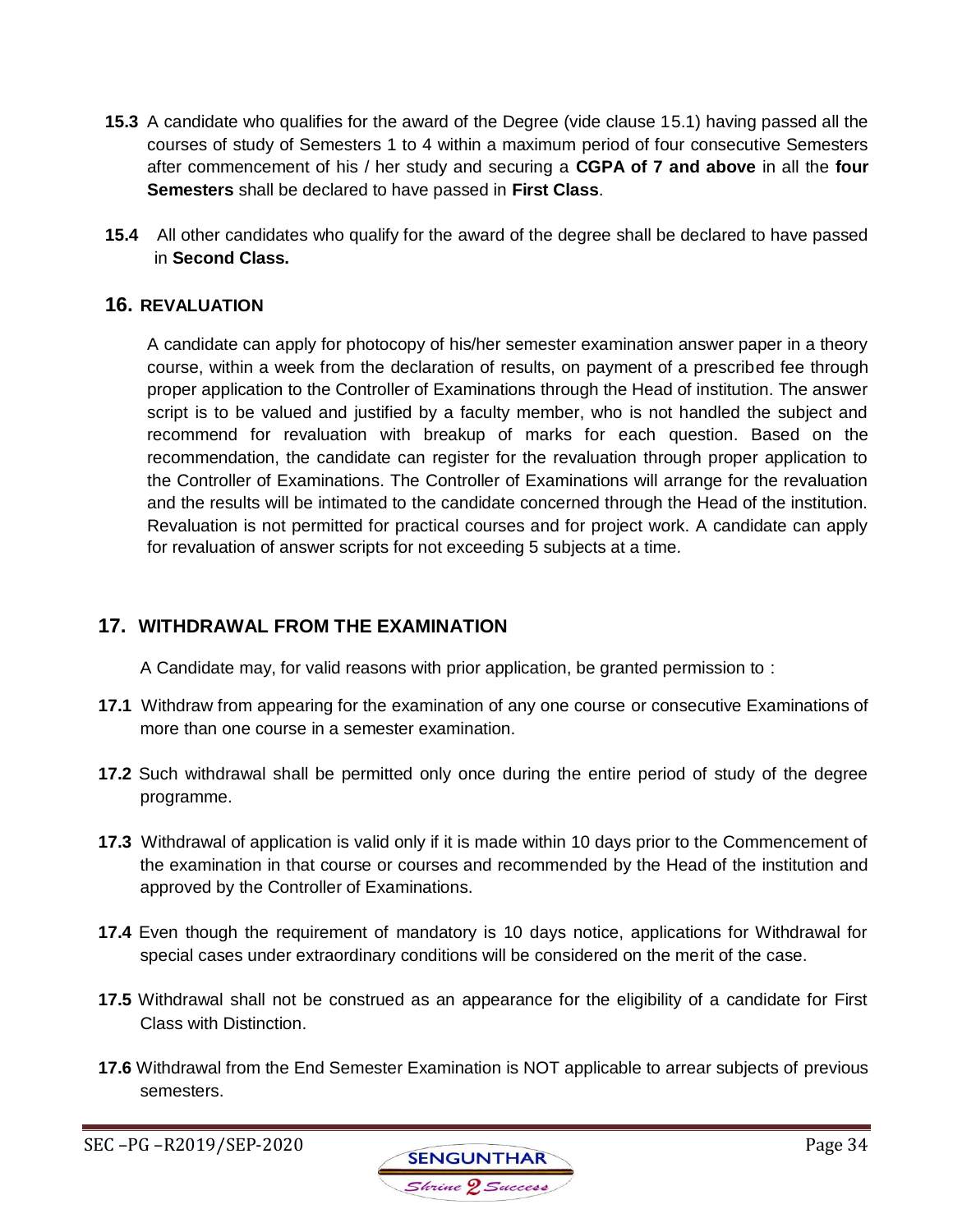- **17.7** The candidate shall reappear for the withdrawn courses during the examination conducted in the immediate semester.
- **17.8** Withdrawal shall not be permitted in the final semester examinations.
- **17.9** Withdrawal shall not be permitted for all papers in a semester. He/she has to appear at least for one paper in a semester. Otherwise he/she shall be considered as break of study.

# **18. PROVISION FOR AUTHORISED BREAK OF STUDY**

- **18.1** Break of Study shall be granted only once for valid reasons for a maximum of one year during the entire period of study of the degree programme. However, in extraordinary situation the candidate may apply for additional break of study not exceeding another one year by paying prescribed fee for break of study. If a candidate intends to temporarily discontinue the programme in the middle of the semester for valid reasons, and to rejoin the programme in a subsequent year, permission may be granted based on the merits of the case provided he / she applies to the DOTE, Anna University, in advance, but not later than the last date for registering for the end semester examination of the semester in question, through the Head of the Institution stating the reasons therefore and the probable date of rejoining the programme. However, if the candidate has not completed the first semester of the programme, Break of Study will be considered only on valid medical reasons.
- **18.2** The candidates permitted to rejoin the programme after break of study/prevention due to lack of attendance, shall be governed by the Curriculum and Regulations in force at the time of rejoining. Students rejoining in new Regulations should appear in additional courses if any, as prescribed by admission committee from any semester of the regulations in-force, so as to bridge the curriculum in-force and the old curriculum.
- **18.3** One year authorized break of study will not be counted towards the duration specified for passing all the courses for the purpose of classification (vide Clause 18.1 and 18.2).
- **18.4** The total period for completion of the Programme reckoned from, the commencement of the first semester to which the candidate was admitted shall not exceed the maximum period specified in clause 4.2 irrespective of the period of break of study in order that he/she may be eligible for the award of the degree.
- **18.5** If any student is detained for want of requisite attendance, progress and good conduct, the period spent in that semester shall not be considered as permitted 'Break of Study' and Clause 18.3 is not applicable for this case.
- **18.6** All the norms may liable to change upon the terms of affiliated university.